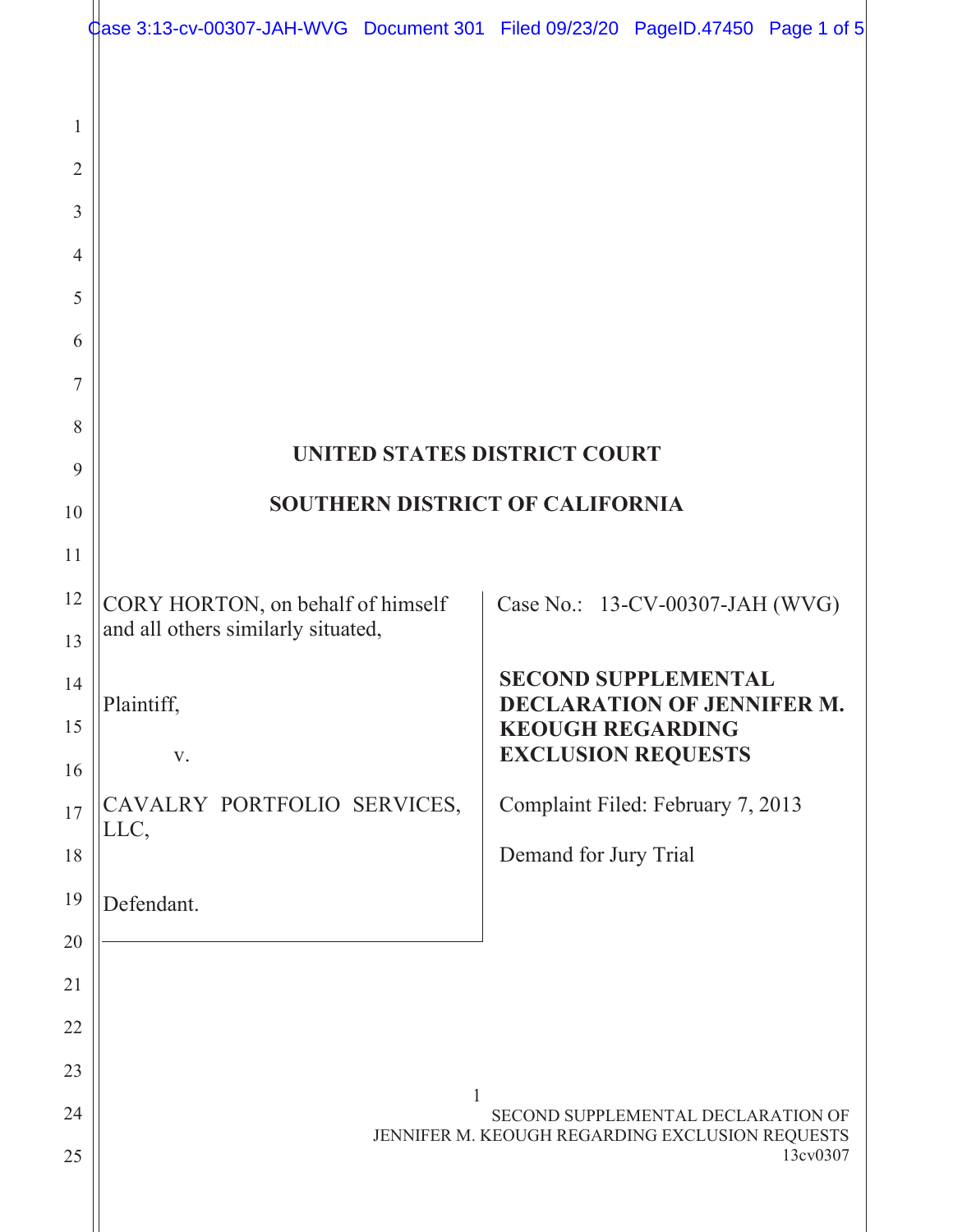dase 3:13-cv-00307-JAH-WVG Document 301 Filed 09/23/20 PageID.47451 Page 2 of 5

KEVIN KREJCI, on behalf of himself and all others similarly situated,

Case No.: 13-CV-00307-JAH (WVG)

Plaintiff,

 $V_{\bullet}$ 

 $\mathbf{1}$ 

 $\overline{2}$ 

 $\overline{3}$ 

 $\overline{4}$ 

 $\mathfrak s$ 

6

 $\tau$ 

8

9

10

11

12

13

14

15

16

 $17$ 

18

19

20

21

22

23

24

CAVALRY PORTFOLIO SERVICES, LLC,

Defendant.

I, Jennifer M. Keough, declare and state as follows:

1. I am Chief Executive Officer of JND Class Action Administration ("JND"). This Second Supplemental Declaration Regarding Exclusion Requests is based on my personal knowledge, as well as upon information provided to me by experienced JND employees working under my supervision and by Counsel for the Plaintiffs and Defendants, and if called upon to do so, I could and would testify competently thereto. This Declaration is submitted as a supplement to my Declaration Regarding Notice Administration, dated August 10, 2020 ("Initial Notice Declaration") and my Supplemental Declaration Regarding Notice Administration, dated August 27, 2020.

 $\overline{2}$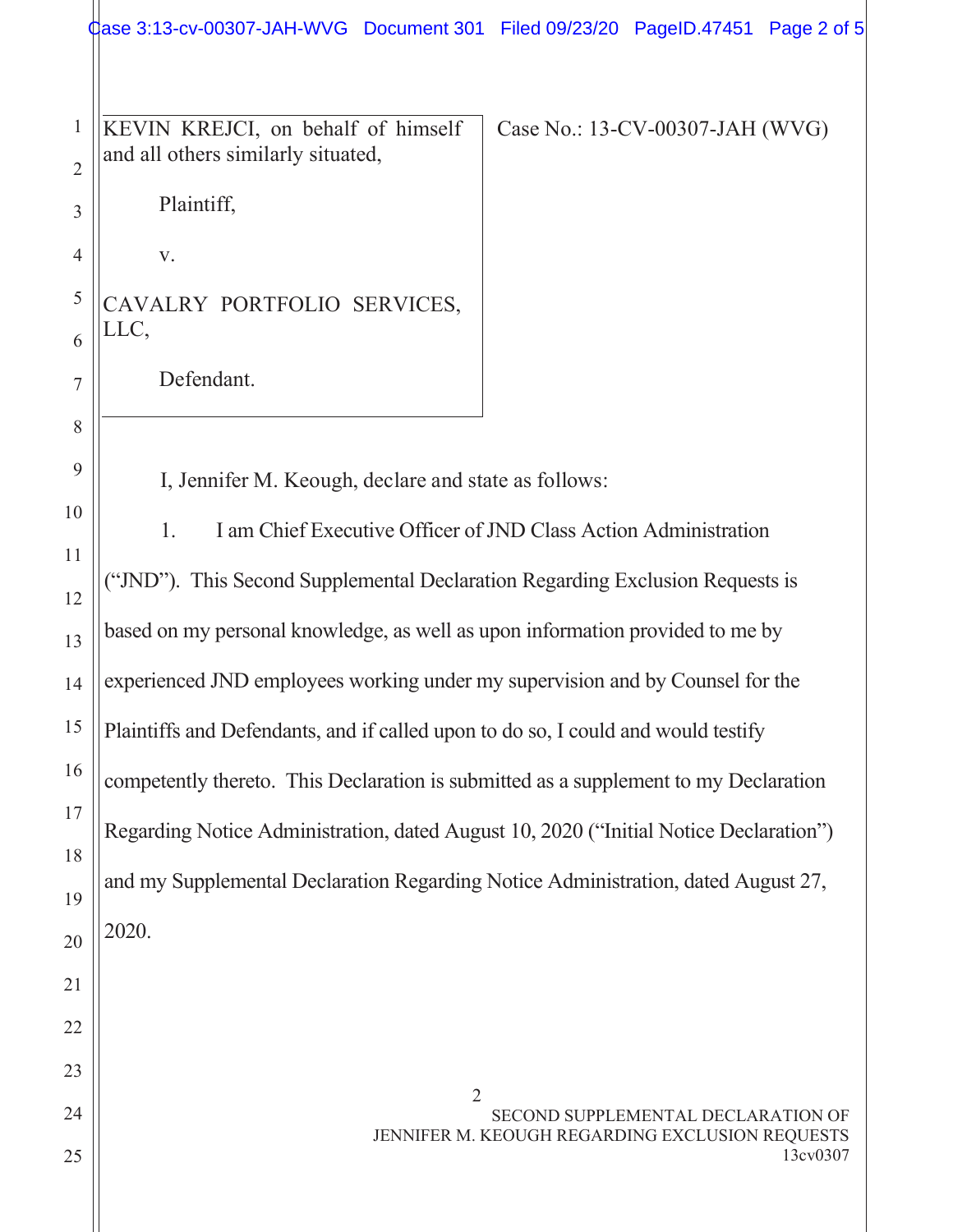JND is serving as the Settlement Administrator<sup>1</sup> in the above-captioned  $2.$ litigation for the purposes of administering the Settlement Agreement and Release preliminarily approved by the Court in its Preliminary Approval Order, dated April 13, 2020.

In my Initial Notice Declaration, I stated that JND had received nine  $3.$ requests for exclusion, all of which had been submitted timely.

8  $\overline{4}$ . On September 8, 2020, JND received an additional request for exclusion, 9 which was postmarked July 27, 2020 and was submitted by Edward Francis Toland. Because the request was postmarked prior to the July 29, 2020 postmark deadline, it was submitted timely. The telephone number provided in the exclusion request, which Mr. Toland stated was the telephone number that Cavalry called, does not match the telephone number in the Class Lists, but the mailing address he provided does match. Accordingly, JND recommends that this exclusion request be deemed timely and valid, bringing the total number of timely requests for exclusion to 10.

<sup>1</sup> Capitalized terms used and not otherwise defined herein shall have the meanings given such terms in the Settlement Agreement or the Initial Notice Declaration.

3

 $\mathbf{1}$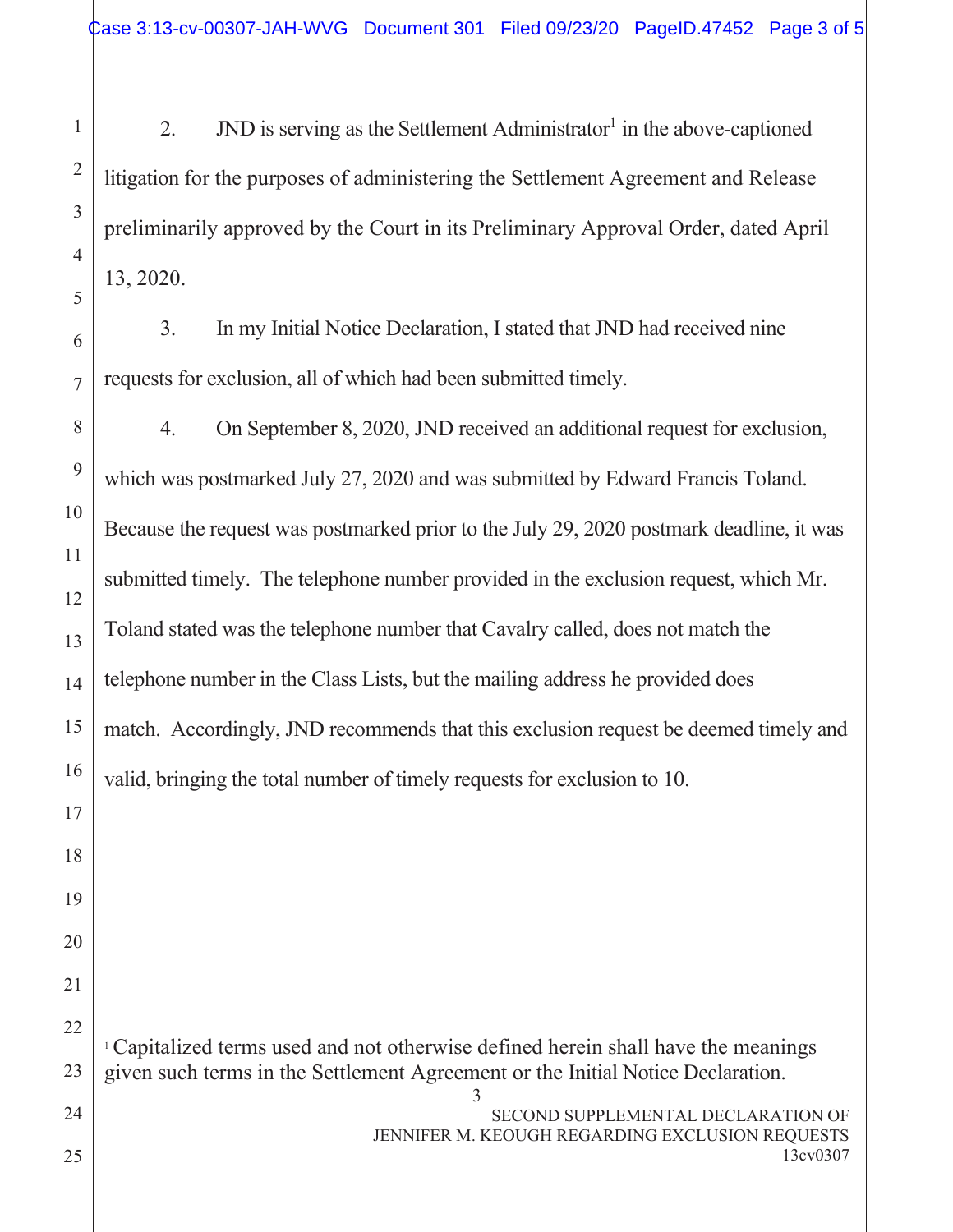I declare under penalty of perjury under the laws of the United States of America that the foregoing is true and correct.

Executed on September 22, 2020, in Seattle, Washington.

W. Kears

Jennifer M. Keough